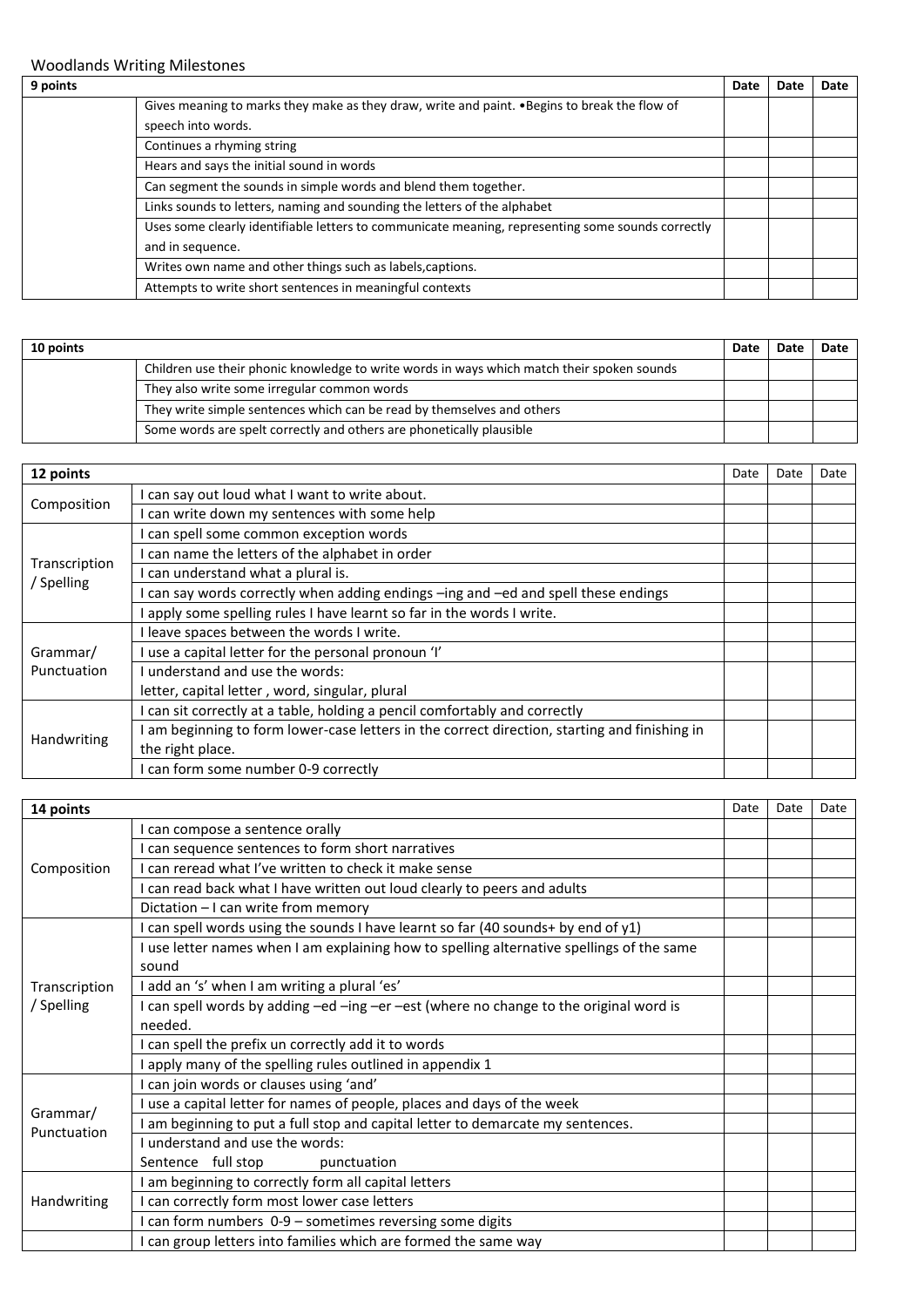| 16 points                 |                                                                                           | Date | Date | Date |
|---------------------------|-------------------------------------------------------------------------------------------|------|------|------|
|                           | can accurately write down a sentence I have composed orally                               |      |      |      |
| Composition               | I can read what I've written out loud, and discuss what I have written.                   |      |      |      |
| Transcription<br>Spelling | apply most of the spelling rules I have learnt in year 1 in my writing.                   |      |      |      |
|                           | use letters names when I am explaining alternative spellings for the same sound.          |      |      |      |
|                           | am beginning to punctuate sentences using a capital letter and a full stop, question mark |      |      |      |
| Grammar /                 | or exclamation mark                                                                       |      |      |      |
| Punctuation               | I understand and use the words:                                                           |      |      |      |
|                           | exclamation mark question mark                                                            |      |      |      |
| <b>Handwriting</b>        | can form all capital and lower case letters correctly.                                    |      |      |      |
|                           | I can form numbers from 0-9 with no reversing                                             |      |      |      |
|                           |                                                                                           |      |      |      |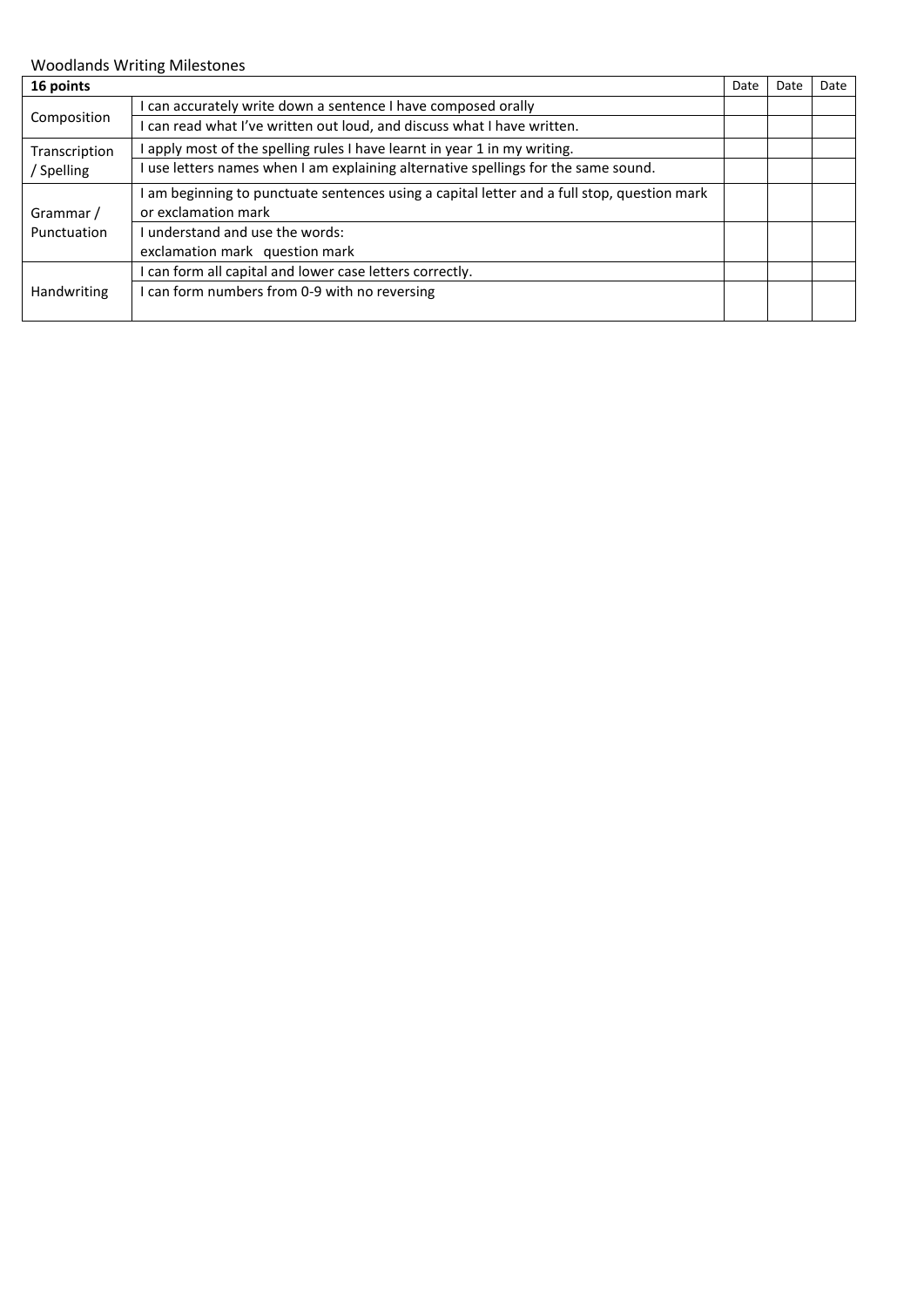| 18 points                   |                                                                                              | Date | Date | Date |
|-----------------------------|----------------------------------------------------------------------------------------------|------|------|------|
|                             | write sentences that are sequenced to form a short narrative (real or fictional)             |      |      |      |
|                             | I can write narratives about things that have happened to me and simple stories.             |      |      |      |
|                             | I can write facts in a sentence.                                                             |      |      |      |
|                             | I can write a poem that follows a given pattern.                                             |      |      |      |
|                             | I know that I am writing for an audience and purpose.                                        |      |      |      |
| Composition                 | I can say what I am going to write about and the ideas that I want to include.               |      |      |      |
|                             | I can think it, say it, write it, read it when I write sentences.                            |      |      |      |
|                             | I can say what I like and dislike about my writing.                                          |      |      |      |
|                             | I can check whether my writing makes sense and begin to make some changes.                   |      |      |      |
|                             | I can read my writing aloud, taking into account the punctuation I've included.              |      |      |      |
|                             | segment spoken words into phonemes and represent these by graphemes, spelling some           |      |      |      |
|                             | words correctly and making phonically-plausible attempts at others                           |      |      |      |
|                             | spell some common exception words                                                            |      |      |      |
|                             | I can segment words into phonemes to help me spell.                                          |      |      |      |
|                             | I can spell at least one grapheme for the phonemes I know.                                   |      |      |      |
| Transcription<br>/ Spelling | I can correctly spell some of the common exception words for y2                              |      |      |      |
|                             | I can spell some simple = homophones and know the difference in meaning. Ie. see/sea         |      |      |      |
|                             | be/bee                                                                                       |      |      |      |
|                             | I can spell some simple words with contractions: it's I'll                                   |      |      |      |
|                             | I can spell -ly word endings correctly                                                       |      |      |      |
|                             | I can correctly apply the approximately 1/3 of the year 2 spelling rules.                    |      |      |      |
|                             | demarcate some sentences with capital letters and full stops                                 |      |      |      |
|                             | I can correctly and accurately punctuate a series of sentences with full stops and capital   |      |      |      |
| Grammar/                    | letters.                                                                                     |      |      |      |
| Punctuation                 | I can say whether a sentence is a question, statement or exclamation.                        |      |      |      |
|                             | I can use <b>'and'</b> to link ideas in sentences.                                           |      |      |      |
|                             | I can say what an adjective, verb or noun is.                                                |      |      |      |
|                             | form lower-case letters in the correct direction, starting and finishing in the right place  |      |      |      |
| Handwriting                 | form lower-case letters of the correct size relative to one another in some of their writing |      |      |      |
|                             | use spacing between words                                                                    |      |      |      |
|                             | I can form lower-case letters of the correct size relative to one another                    |      |      |      |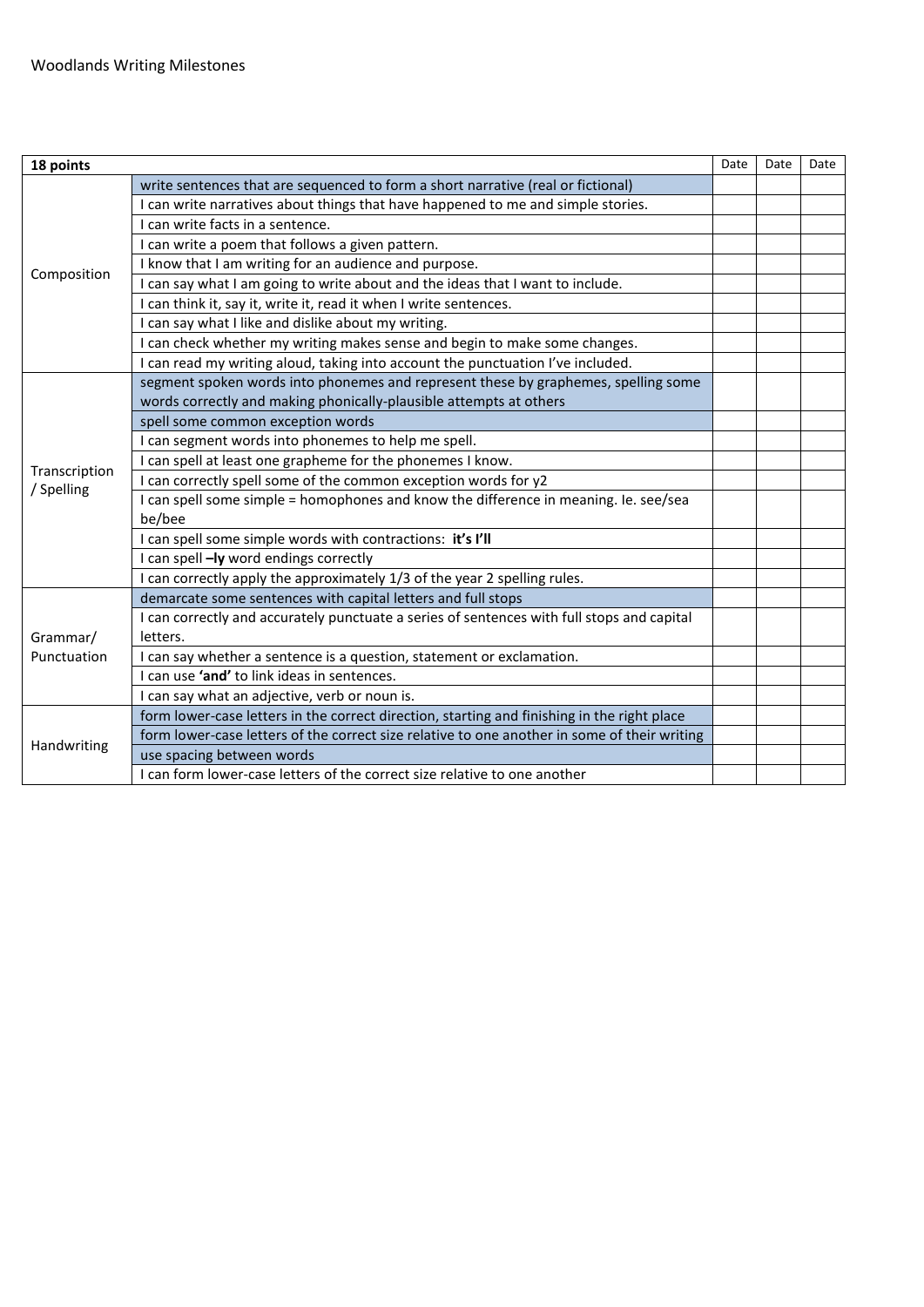| 20 points                   |                                                                                                                                      | Date | Date | Date |
|-----------------------------|--------------------------------------------------------------------------------------------------------------------------------------|------|------|------|
|                             | I can write a story with a clear beginning, middle and end.                                                                          |      |      |      |
|                             | I can write a short section of linked facts in sentences.                                                                            |      |      |      |
| Composition                 | I can write a poem based on an example I have heard.                                                                                 |      |      |      |
|                             | I can say what the audience and purpose are for my writing. (who it's for, why I'm writing)                                          |      |      |      |
|                             | I can make a simple plan to show what I am going to write. (ie. text map, boxing up)                                                 |      |      |      |
|                             | I can say what I have done well and what I need to improve next time in my writing.                                                  |      |      |      |
|                             | I can spot where I have made some mistakes (ie. missing word endings, missing words)                                                 |      |      |      |
|                             | and change them.                                                                                                                     |      |      |      |
|                             | I can read my writing aloud with some expression.                                                                                    |      |      |      |
|                             | write simple, coherent narratives about personal experiences and those of others (real or<br>fictional)                              |      |      |      |
|                             | write about real events, recording these simply and clearly                                                                          |      |      |      |
|                             | use present and past tense mostly correctly and consistently                                                                         |      |      |      |
|                             | I can spot a phoneme where I know more than one grapheme and make a best bet guess.                                                  |      |      |      |
|                             | I can spell more complex homophones correctly including hear/here bare/bear                                                          |      |      |      |
| Transcription /<br>Spelling | quiet/quite one/won                                                                                                                  |      |      |      |
|                             | I can spell more complex contractions ie. couldn't wouldn't they'll don't can't                                                      |      |      |      |
|                             | I can the word endings -ful -ness correctly.                                                                                         |      |      |      |
|                             | I can correctly apply approximately 2/3 of the year 2 spelling rules.                                                                |      |      |      |
|                             | spell many common exception words                                                                                                    |      |      |      |
|                             | segment spoken words into phonemes and represent these by graphemes, spelling many                                                   |      |      |      |
|                             | of these words correctly and making phonically-plausible attempts at others                                                          |      |      |      |
|                             | I can use question marks and exclamation marks correctly.                                                                            |      |      |      |
| Punctuation /               | I can write sentences which are commands (imperative form)                                                                           |      |      |      |
| Grammar                     | I can use 'or','but','so' in my sentences.                                                                                           |      |      |      |
|                             | I can begin to use adjectives and adverbs in my writing.                                                                             |      |      |      |
|                             | Use present and past tense mostly correctly and consistently                                                                         |      |      |      |
|                             | demarcate most sentences in their writing with capital letters and full stops, and use                                               |      |      |      |
|                             | question marks correctly when required                                                                                               |      |      |      |
|                             | use co-ordination (e.g. or/ and/ but) and some subordination (e.g. when/ if/ that/                                                   |      |      |      |
|                             | [because] to join clauses                                                                                                            |      |      |      |
| Handwriting                 | I can write capital letters and digits of the correct size, orientation and relationship to one<br>another and to lower-case letters |      |      |      |
|                             | form capital letters and digits of the correct size, orientation and relationship to one<br>another and to lower-case letters        |      |      |      |
|                             | use spacing between words that reflects the size of the letters                                                                      |      |      |      |

Green represents working at the National Standard of Expected and can continue into term 5. Aspects of orange below (National Standard of working at greater depth within the expected standard) can also be worked on in term 5.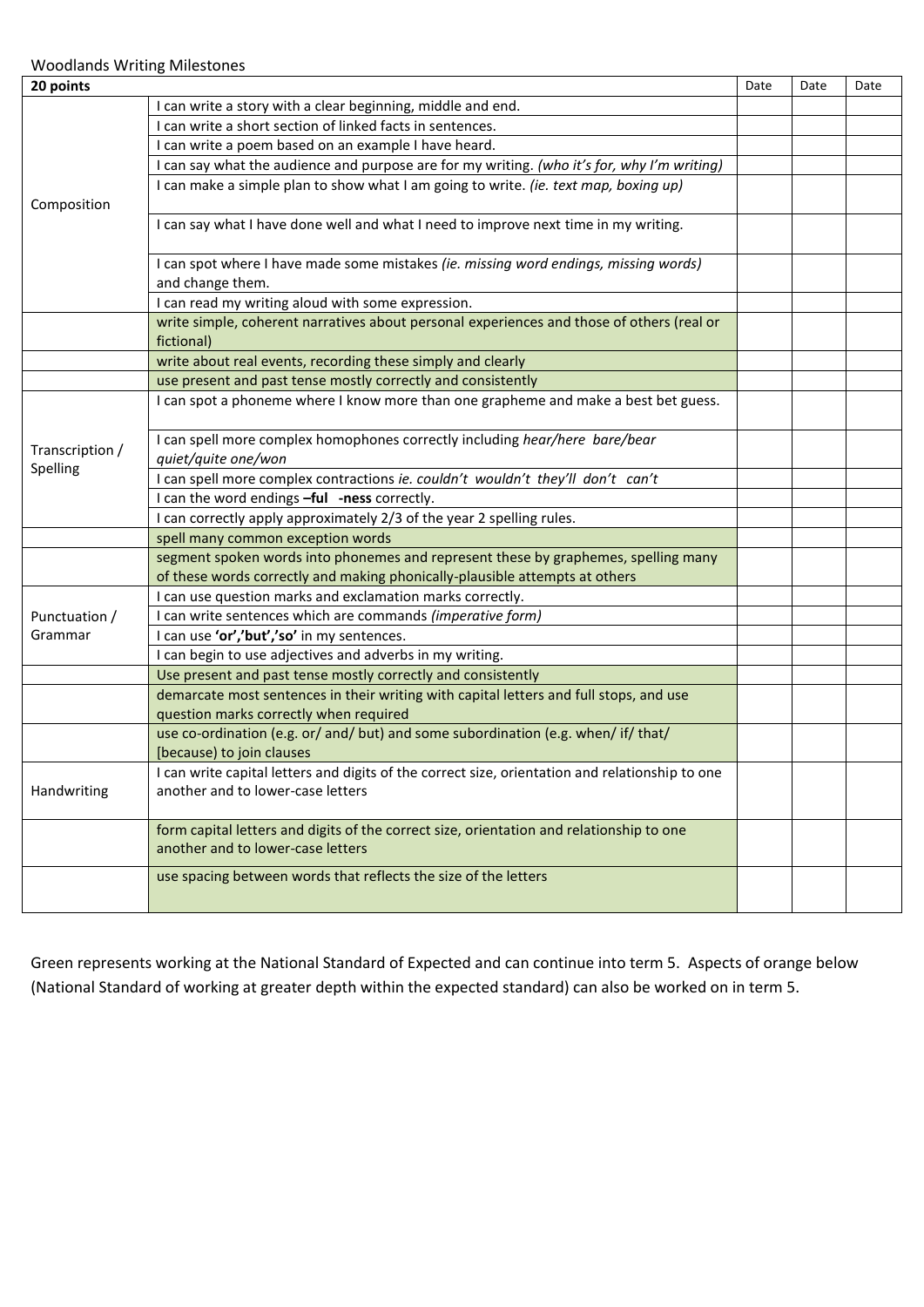| 22 points       |                                                                                         | Date | Date | Date |
|-----------------|-----------------------------------------------------------------------------------------|------|------|------|
|                 | I can write stories with different structures which are given to me.                    |      |      |      |
|                 | I can produce a longer piece of factual writing about different aspects of the same     |      |      |      |
|                 | subject.                                                                                |      |      |      |
|                 | I can write my own simple imaginative poem in the style of one I've heard.              |      |      |      |
|                 | I can say how my writing is suited to its audience and purpose (ie. I used simple words |      |      |      |
|                 | because its for reception children)                                                     |      |      |      |
|                 | I can add details such as language choices or new vocabulary to my plans.               |      |      |      |
|                 | I use the language and ideas I have planned and turn them into sentences, one by        |      |      |      |
| Composition     | one.                                                                                    |      |      |      |
|                 | I re-read as I write to check that I have used the correct tense and verb endings (ing, |      |      |      |
|                 | ed)                                                                                     |      |      |      |
|                 | I can use correct expression and intonation for the style and punctuation used in the   |      |      |      |
|                 | writing.                                                                                |      |      |      |
|                 | I can evaluate my writing against success criteria and rewrite sentences as needed.     |      |      |      |
|                 | write effectively and coherently for different purposes, drawing on their reading to    |      |      |      |
|                 | inform the vocabulary and grammar of their writing                                      |      |      |      |
|                 | make simple additions, revisions and proof-reading corrections to their own writing     |      |      |      |
|                 | I know the correct grapheme to use in a number of words which include the same          |      |      |      |
|                 | phoneme.                                                                                |      |      |      |
|                 | I can spell and use correctly all homophones I've learnt including there/their/they're  |      |      |      |
|                 | to/two/too                                                                              |      |      |      |
| Transcription / | I can correctly spell words with all the year 2 word endings.                           |      |      |      |
| Spelling        | I can correctly apply all the year spelling rules.                                      |      |      |      |
|                 | spell most common exception words                                                       |      |      |      |
|                 |                                                                                         |      |      |      |
|                 | add suffixes to spell most words correctly in their writing                             |      |      |      |
|                 | (e.g. -ment, -ness, -ful, -less, -ly)                                                   |      |      |      |
|                 | I can use adjectives and adverbs to describe and specify.                               |      |      |      |
|                 | I can use 'and' 'but' 'so' 'or' to extend sentences accurately.                         |      |      |      |
|                 | I can use subordination in my sentences (when, if, that, because)                       |      |      |      |
| Grammar /       | I can use the continuous form of verbs correctly in the past and present tense to show  |      |      |      |
| Punctuation     | something in progress. (I was going, I am going)                                        |      |      |      |
|                 | use the punctuation taught at key stage 1 mostly correctly, for example; capital        |      |      |      |
|                 | letters, full stops, question marks, exclamation marks, commas in lists, apostrophes to |      |      |      |
|                 | mark where letters are missing in spelling, apostrophes for singular possession         |      |      |      |
|                 | I use spacing between words that reflects the size of the letters                       |      |      |      |
|                 |                                                                                         |      |      |      |
| Handwriting     | use the diagonal and horizontal strokes needed to join some letters                     |      |      |      |
|                 |                                                                                         |      |      |      |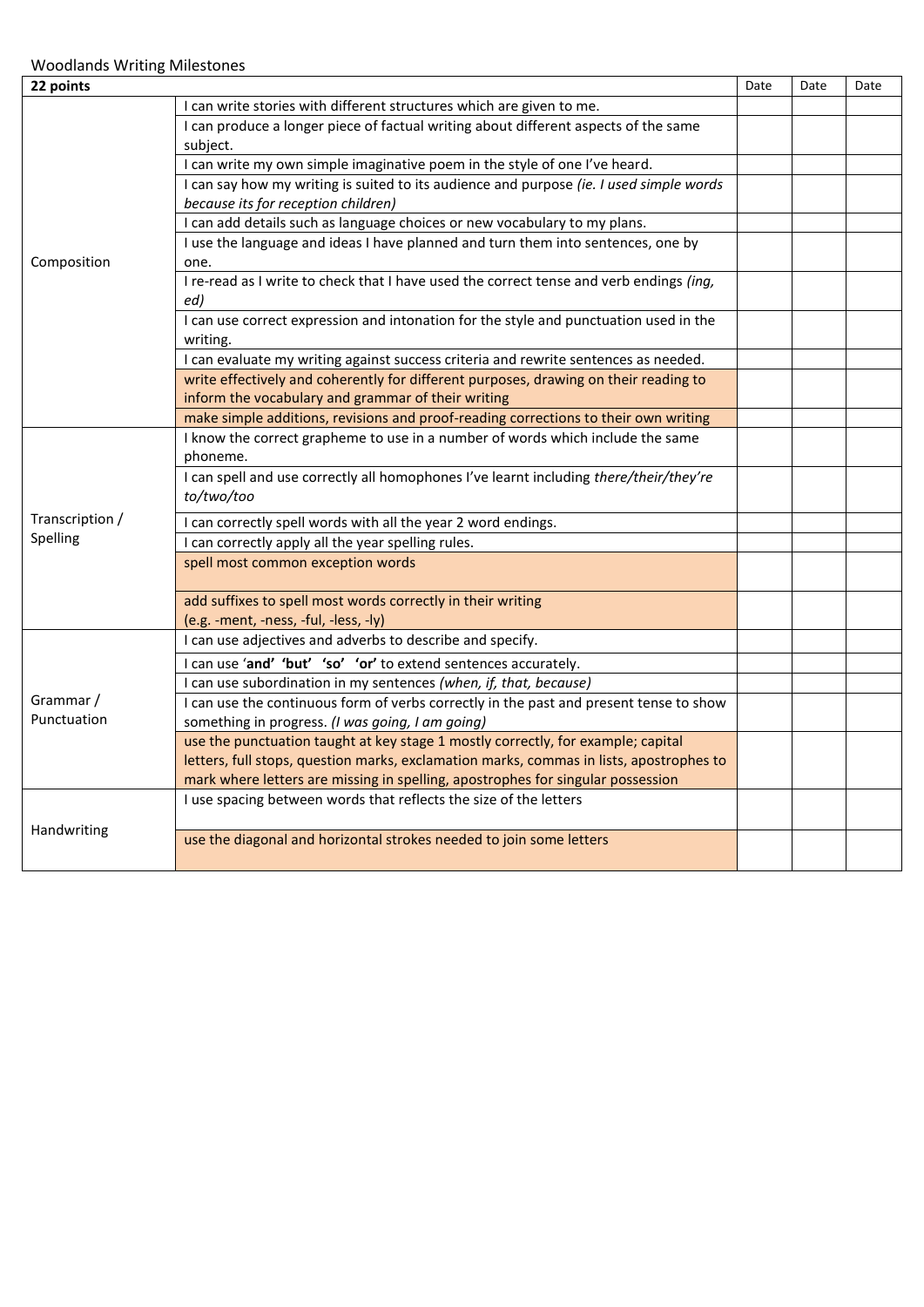| 24 points               |                                                                                          | Date | Date | Date |
|-------------------------|------------------------------------------------------------------------------------------|------|------|------|
|                         | Identify the audience and purpose of narrative, non fiction and poetry.                  |      |      |      |
|                         | Record ideas for writing in a simple plan.                                               |      |      |      |
|                         | Create suitable settings for narrative stories and characters                            |      |      |      |
|                         | Follow the plot of a model text and adapt to make own version.                           |      |      |      |
| Composition             | Use noun phrases to describe and expand. Fast, red car                                   |      |      |      |
|                         | Following a plan, start a new section (paragraph) when moving onto a new part of the     |      |      |      |
|                         | story.                                                                                   |      |      |      |
|                         | Split factual writing into sections about the same subject under given subheadings.      |      |      |      |
|                         | Spell words as accurately as possible using all known phonics.                           |      |      |      |
| Transcription           | Accurately spell and apply the correct homophone from year 2 (there, they're, their etc) |      |      |      |
| / Spelling              | Be able to spell correctly 15-20 of the commonly misspelled year % words from appendix   |      |      |      |
|                         | consistently adding "ed" and "ing" suffixes correctly.                                   |      |      |      |
|                         | Accurately use the possessive apostrophe for singular nouns.                             |      |      |      |
|                         | Choose from a vocabulary bank of adverbs.                                                |      |      |      |
| Grammar/<br>Punctuation | Explore and identify main and subordinate clauses in complex sentences.                  |      |      |      |
|                         | Begin to identify when someone is speaking with inverted commas (may not be accurate)    |      |      |      |
| <b>Handwriting</b>      | Write legibly using some of the joins used in year 2 with fluency                        |      |      |      |

| 26 points     |                                                                                            | Date | Date | Date |
|---------------|--------------------------------------------------------------------------------------------|------|------|------|
|               | Identify the structure of narrative, non fiction and poetry.                               |      |      |      |
|               | Develop a setting for a narrative including the use of characters                          |      |      |      |
|               | Develop characters for a narrative for example - personality traits / appearance           |      |      |      |
|               | Create own plot for a story based on a model.                                              |      |      |      |
| Composition   | Choose appropriate language from a vocabulary banks to fit the purpose of the writing (ie. |      |      |      |
|               | powerful verbs or technical language)                                                      |      |      |      |
|               | Choose more powerful synonyms for said.                                                    |      |      |      |
|               | Use subheadings to split factual information up into sections about the same subject.      |      |      |      |
|               | Group together 2 or more sentences about a similar theme/event together in narrative       |      |      |      |
|               | writing (ie. start a new paragraph for the 'problem)                                       |      |      |      |
|               | Check spellings using a dictionary to edit                                                 |      |      |      |
|               | Spell and choose the correct spelling of monosyllabic homophones from the year 3           |      |      |      |
|               | appendix 1 (hare/hair break/brake piece/peace), use the suffix -ly to turn an adjective    |      |      |      |
| Transcription | into an adverb and consistently add 'ed' 'ing' suffixes correctly in words which end in a  |      |      |      |
| / Spelling    | short vowel/consonant ie. swimming                                                         |      |      |      |
|               | Be able to spell correctly approximately 35-40 of the year 3⁄4 words from appendix 1       |      |      |      |
|               | Use the possessive apostrophe for regular plurals (girls')                                 |      |      |      |
|               | Spell and use the prefix un-                                                               |      |      |      |
|               | Use subordinating clauses                                                                  |      |      |      |
| Punctuation / | Use the conjunctions while, after, before, so to create complex sentences.                 |      |      |      |
| Grammar       | Use some simple prepositions to explain where (next to, above, below)                      |      |      |      |
|               | Use inverted commas to show where someone is speaking.                                     |      |      |      |
|               | Use perfect form of verbs using <i>have</i> and <i>had</i> to indicate a completed action  |      |      |      |
| Handwriting   | Know how to use all four basic joins (may not be fully fluent)                             |      |      |      |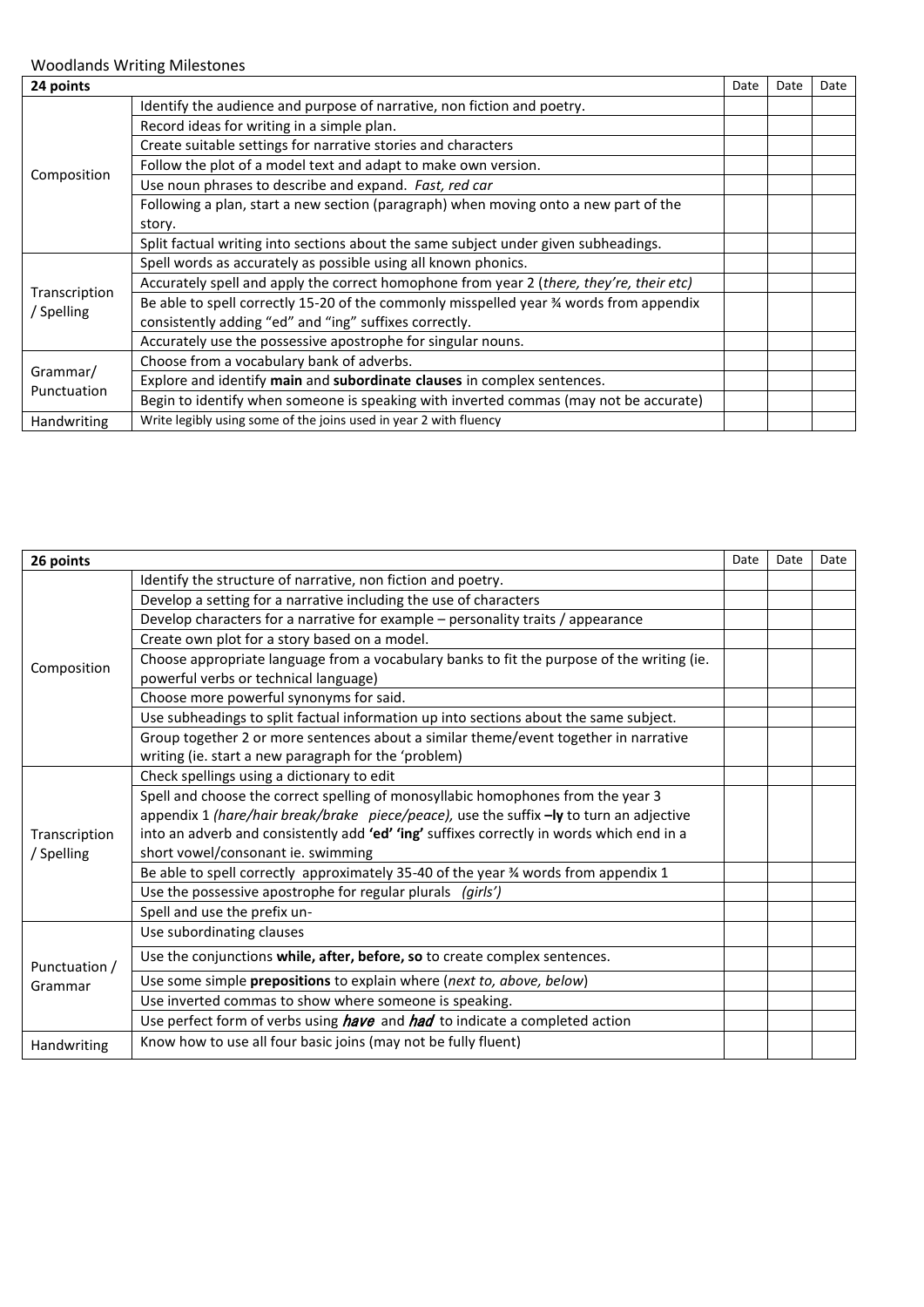| 28 points                   |                                                                                                | Date | Date | Date |
|-----------------------------|------------------------------------------------------------------------------------------------|------|------|------|
|                             | Use what I know about the structure and style of narrative, non-fiction and poetry to plan     |      |      |      |
|                             | my own version.                                                                                |      |      |      |
|                             | Include details about characters and settings in narrative.                                    |      |      |      |
|                             | Develop a more a detailed story plot based on a model.                                         |      |      |      |
|                             | Generate and use appropriate language to fit the purpose of the writing:                       |      |      |      |
|                             | technical language<br>$\bullet$                                                                |      |      |      |
|                             | Noun phrases / adjectives                                                                      |      |      |      |
| Composition                 | Powerful verbs                                                                                 |      |      |      |
|                             | Write accurately in paragraphs by grouping related material together in fiction and non-       |      |      |      |
|                             | fiction.                                                                                       |      |      |      |
|                             | Use subheadings and headings to organise information.                                          |      |      |      |
|                             | Use the spelling rules for adding -ly correctly                                                |      |      |      |
|                             | Spell and use the prefix dis-                                                                  |      |      |      |
|                             | Generate own adverbs to use in sentences.                                                      |      |      |      |
|                             | Use a wider range of prepositions to explain where (between, outside, in the distance)         |      |      |      |
|                             | Spell all words as accurately as possible by using knowledge of word groups and spelling       |      |      |      |
|                             | rules.                                                                                         |      |      |      |
|                             | Spell correctly and choose polysyllabic homophones from the year 3 list (accept/except         |      |      |      |
| Transcription<br>/ Spelling | etc)                                                                                           |      |      |      |
|                             | Be able to spell correctly approximately 50-55 or more of the year 34 words from appendix      |      |      |      |
|                             | $\mathbf{1}$                                                                                   |      |      |      |
|                             | Spell and use the suffix -ation and spell and use the prefix mis-                              |      |      |      |
|                             | Add other suffixes correctly to words which end in a short/vowel consonant using               |      |      |      |
|                             | knowledge of -ed/ing rules ie. forgot $\rightarrow$ forgotten beginning $\rightarrow$ beginner |      |      |      |
|                             | Explore, identify and create complex sentences using a range of conjunctions e.g. if,          |      |      |      |
|                             | while, since, after, before, so, although, until, in case                                      |      |      |      |
| Grammar /                   | Select from a wider range of prepositions to explain where (beyond, within)                    |      |      |      |
| Punctuation                 | Effectively use a range of well chosen adverbs.                                                |      |      |      |
|                             | Correctly use inverted commas to punctuate direct speech                                       |      |      |      |
|                             | Use the determiner 'a' or 'an' correctly depending on whether words start with vowels or       |      |      |      |
|                             | consonants.                                                                                    |      |      |      |
| Handwriting                 | Join all letters correctly using the four basic joins.                                         |      |      |      |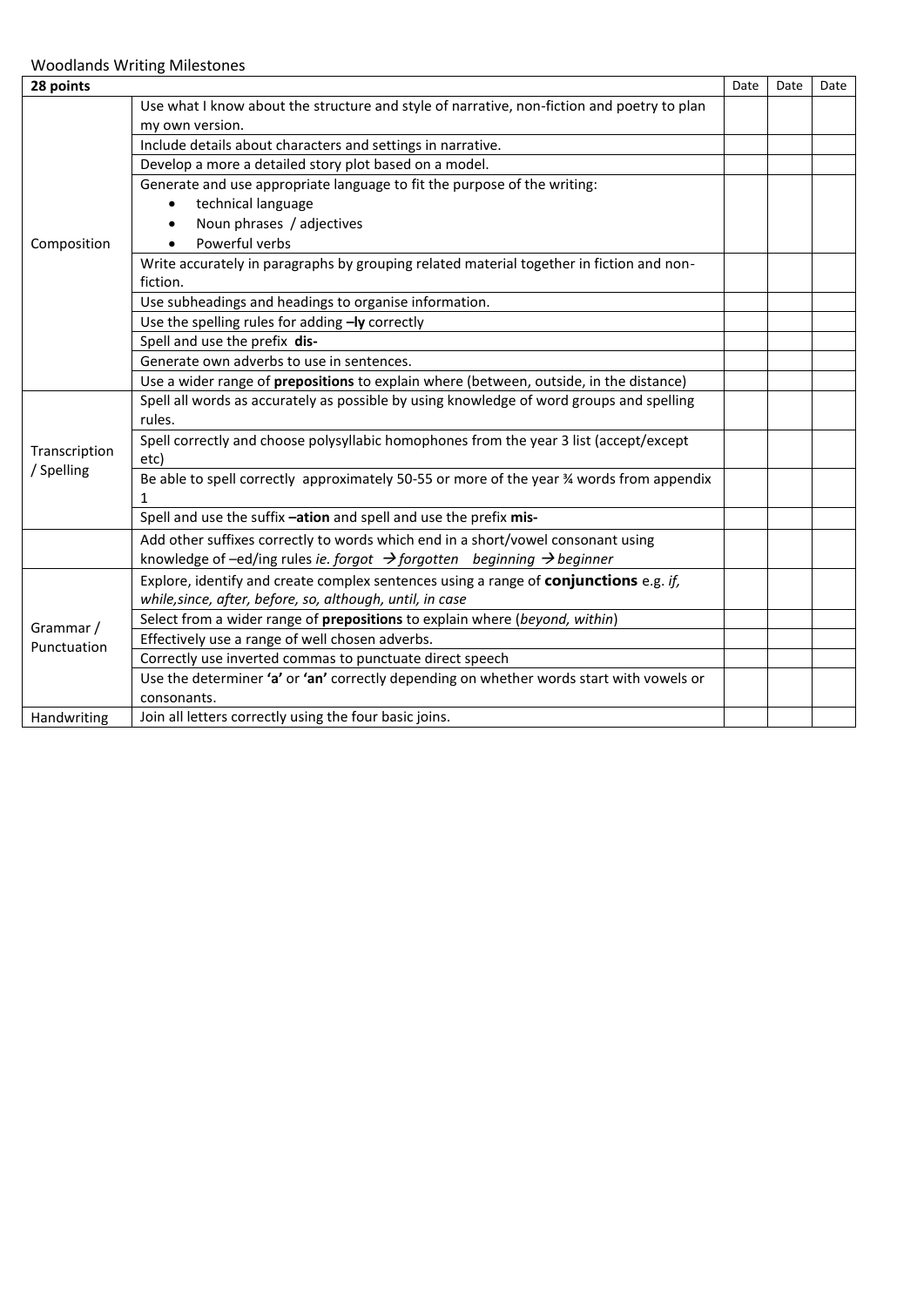| 30 points     |                                                                                                | Date | Date | Date |
|---------------|------------------------------------------------------------------------------------------------|------|------|------|
|               | Begin to show the atmosphere/humour of a character or setting through language choices         |      |      |      |
|               | to describe them. Ie. spooky woods                                                             |      |      |      |
|               | Start narrative writing by introducing the main characters and setting.                        |      |      |      |
|               | Write in paragraphs which match the sections of writing that have been planned.                |      |      |      |
| Composition   | Ensure that all sentences within a paragraph are linked by event or topic. (all about the same |      |      |      |
|               | thing)                                                                                         |      |      |      |
|               | Magpie some examples of text type language and use in own writing ie. persuasive phrases,      |      |      |      |
|               | alliteration, adverbial phrases                                                                |      |      |      |
|               | Begin to use some of the more complex features of text types covered ie. rhetorical            |      |      |      |
|               | questions, subheadings, direct quotes - may 'magpie' examples from models directly.            |      |      |      |
| Transcription | Accurately apply the apostrophe with singular and regular plurals without support.             |      |      |      |
|               | Consistently spell over 65-70 of the year 3 4 commonly misspelled words lists.                 |      |      |      |
|               | Consistently choose the correct spelling of all homophones learnt in year 3.                   |      |      |      |
| / Spelling    | Spell words with the suffixes -tion or -sion; -sure or the super (supermarket) anti            |      |      |      |
|               | (antibiotic) auto (autograph) and re- (remind)                                                 |      |      |      |
|               | Choose adverbs to start sentences ie. Suddenly Amazingly                                       |      |      |      |
|               | Know when to start sentences with fronted adverbials to show 'when' or 'where' to move         |      |      |      |
|               | writing on and begin to use one or two.                                                        |      |      |      |
|               | Use inverted commas consistently and accurately to demonstrate direct speech.                  |      |      |      |
| Grammar/Pun   | Use a comma to separate clauses in complex sentences using subordination (from year 3)         |      |      |      |
| ctuation      | If it starts raining, we will go inside.                                                       |      |      |      |
|               | Choose the correct pronoun for a person or group ie. he/she him/her they/them                  |      |      |      |
|               | Make precise choices about adjectives and adverbs in noun phrases.                             |      |      |      |
|               | Correct non standard English verb inflections (we were not we was) in their writing and        |      |      |      |
|               | begin to use the correct forms.                                                                |      |      |      |
|               | Develop joined handwriting where the up and downstrokes are parallel and equidistant (to       |      |      |      |
| Handwriting   | create consistently sized letters)                                                             |      |      |      |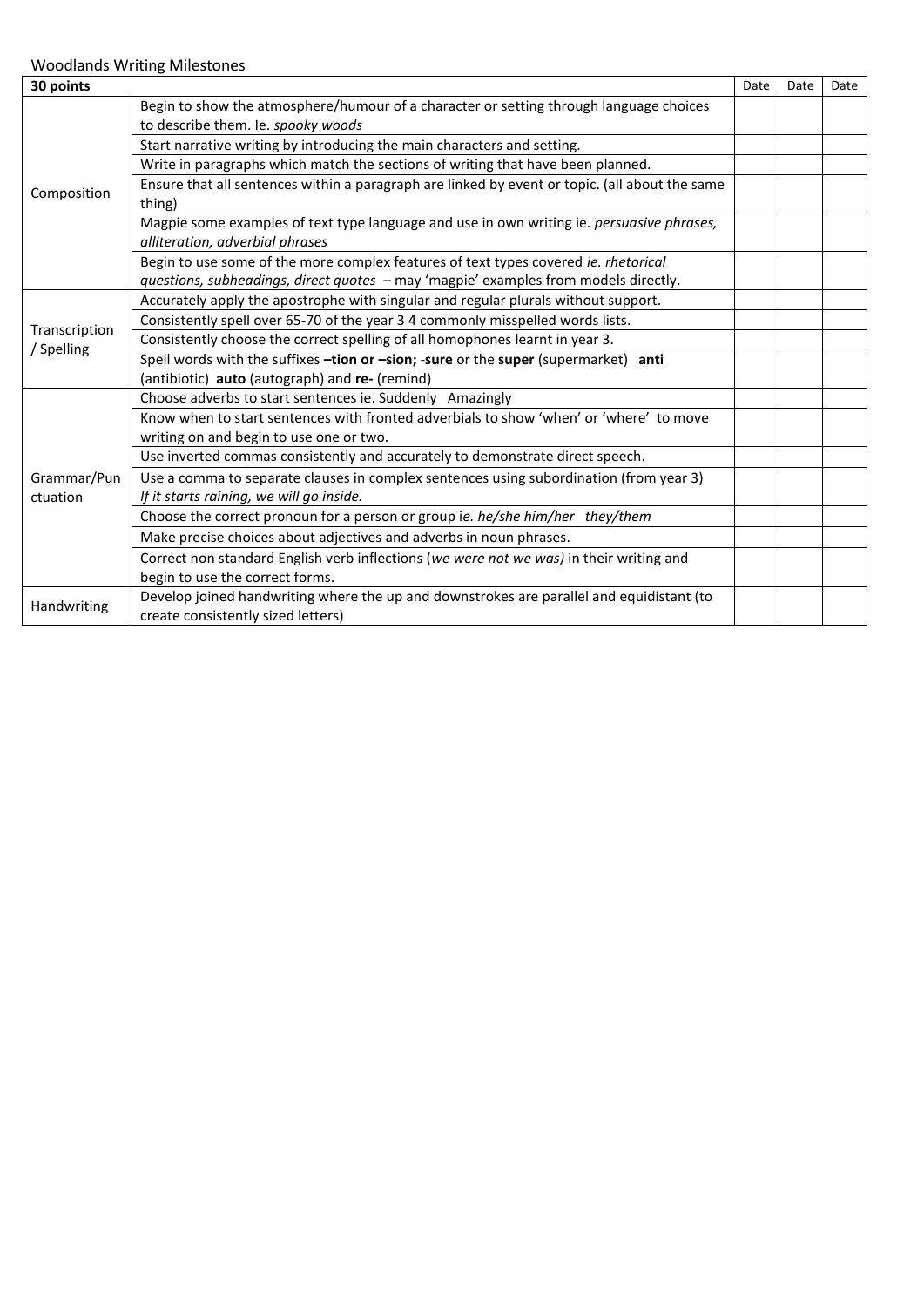| 32 points     |                                                                                      | Date | Date | Date |
|---------------|--------------------------------------------------------------------------------------|------|------|------|
|               | Choose a wider range of adjectives, adverbs and verbs which create an atmosphere     |      |      |      |
|               | or characterisation. "Slowly he tiptoed nervously through the forest of ghostly      |      |      |      |
|               | trees."                                                                              |      |      |      |
|               | Provide more detail about the setting and characters which are being introduced in   |      |      |      |
|               | the opening of a narrative.                                                          |      |      |      |
| Composition   | Organise paragraphs correctly to match the text type (ie. a new paragraph for a new  |      |      |      |
|               | event in a story or a new subject in non-fiction writing)                            |      |      |      |
|               | Begin to show awareness of linking ideas within a paragraph (ie. starting with a     |      |      |      |
|               | general fact then going into details)                                                |      |      |      |
|               | Use adverbial phrases to add detail to both fiction and non-fiction writing.         |      |      |      |
|               | Use some of the more complex features of text types covered (ie. rhetorical          |      |      |      |
|               | questions, subheadings, direct quotes) - may be adapted from models given.           |      |      |      |
|               | Use dictionaries and thesaurus to edit                                               |      |      |      |
|               | Spell and choose the correct spelling of less common homophones from the year 34     |      |      |      |
| Transcription | appendix 1- Great/grate /scene/ seen weather/whether                                 |      |      |      |
| / Spelling    | Be able to spell correctly approximately 80-85 of the year 34 words from appendix 1  |      |      |      |
|               | Use the possessive apostrophe for irregular plurals (children's)                     |      |      |      |
|               | Spell words with the suffixes -ssion -cian and use the prefixes sub- inter           |      |      |      |
|               | Use a range of well-chosen adverbs to start sentences                                |      |      |      |
|               | Use more precise fronted adverbials to show 'when' or 'where' ie. Not long after,    |      |      |      |
|               | later that day' 'Next to the park, In Max's bedroom there was'                       |      |      |      |
|               | Use a reporting clause after direct speech to show who is speaking.                  |      |      |      |
| Punctuation / | Use a comma to separate an adverbial opener in a complex sentence. Not long          |      |      |      |
| Grammar       | after the party, Sarah went to bed.                                                  |      |      |      |
|               | Sometimes replace proper nouns with the correct pronouns.                            |      |      |      |
|               | Use conjunctions such as 'with' or 'who' to add more detail to noun phrases          |      |      |      |
|               | Mostly use standard English verb inflections in writing without mistakes. (I was, We |      |      |      |
|               | were etc) - may still be some inconsistency                                          |      |      |      |
| Handwriting   | Use appropriate length down and up strokes to ensure space between lines of          |      |      |      |
|               | writing.                                                                             |      |      |      |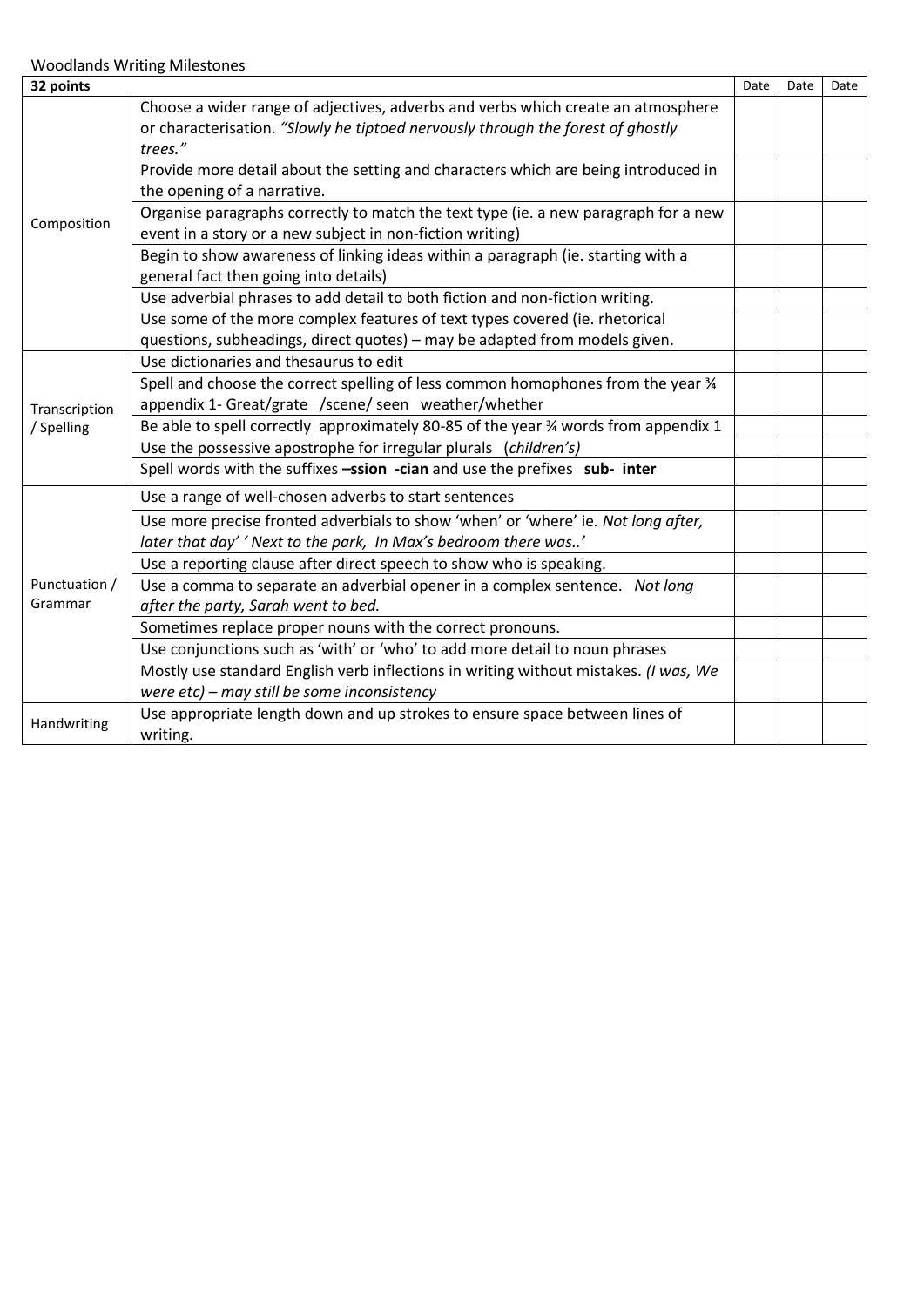| 34 points     |                                                                                                  | Date | Date | Date |
|---------------|--------------------------------------------------------------------------------------------------|------|------|------|
|               | Identify the structure of narrative, non-fiction and poetry.                                     |      |      |      |
|               | Develop settings and characterisation using vocabulary to create emphasis, humour,               |      |      |      |
|               | atmosphere, suspense.                                                                            |      |      |      |
|               | Planning and writing an opening paragraph which combines the introduction of a setting           |      |      |      |
|               | and character/s.                                                                                 |      |      |      |
|               | Effectively organise all writing into paragraphs.                                                |      |      |      |
| Composition   | Use devices such as fronted adverbials for where/when to link ideas in paragraphs.               |      |      |      |
|               | le. John was born in 1856. When he was born, his mother knew he would become someone<br>special. |      |      |      |
|               | Choose a wider range of vocabulary and language features appropriate to specific text            |      |      |      |
|               | types (persuasive language, powerful adverbs etc).                                               |      |      |      |
|               | Choose and use effectively some of the more complex features of text types covered (ie.          |      |      |      |
|               | rhetorical questions, subheadings, direct quotes).                                               |      |      |      |
|               | Choose correctly between the suffixes -tion -sion -ssion - cian                                  |      |      |      |
| Transcription | Be able to spell correctly all of the year % words from appendix 1                               |      |      |      |
| / Spelling    | Understand and use different spelling of prefixes which begin with 'I' ir 'im 'il' 'in'          |      |      |      |
|               | meaning 'not' ie. irregular, illegal                                                             |      |      |      |
|               | Use adverbial phrases to start complex sentences                                                 |      |      |      |
|               | Create complex sentences which open with fronted adverbials to show 'when' or 'where'            |      |      |      |
|               | Include other punctuation (.!?) within inverted commas when writing speech.                      |      |      |      |
|               | Correctly punctuate clauses in complex sentences with commas. (all types of complex              |      |      |      |
| Punctuation / | formation learnt so far)                                                                         |      |      |      |
| Grammar       | Choose carefully when to replace a proper noun with a pronoun to ensure that the reader          |      |      |      |
|               | is always clear who is being referred to.                                                        |      |      |      |
|               | Write extended noun phrases using adverbial phrases, adverbs, adjectives and                     |      |      |      |
|               | conjunctions                                                                                     |      |      |      |
|               | Consistently use standard English verb inflections in writing without mistakes. (I was, We       |      |      |      |
|               | were etc)                                                                                        |      |      |      |
| Handwriting   | Use joined handwriting with consistency in size and proportion of all letters                    |      |      |      |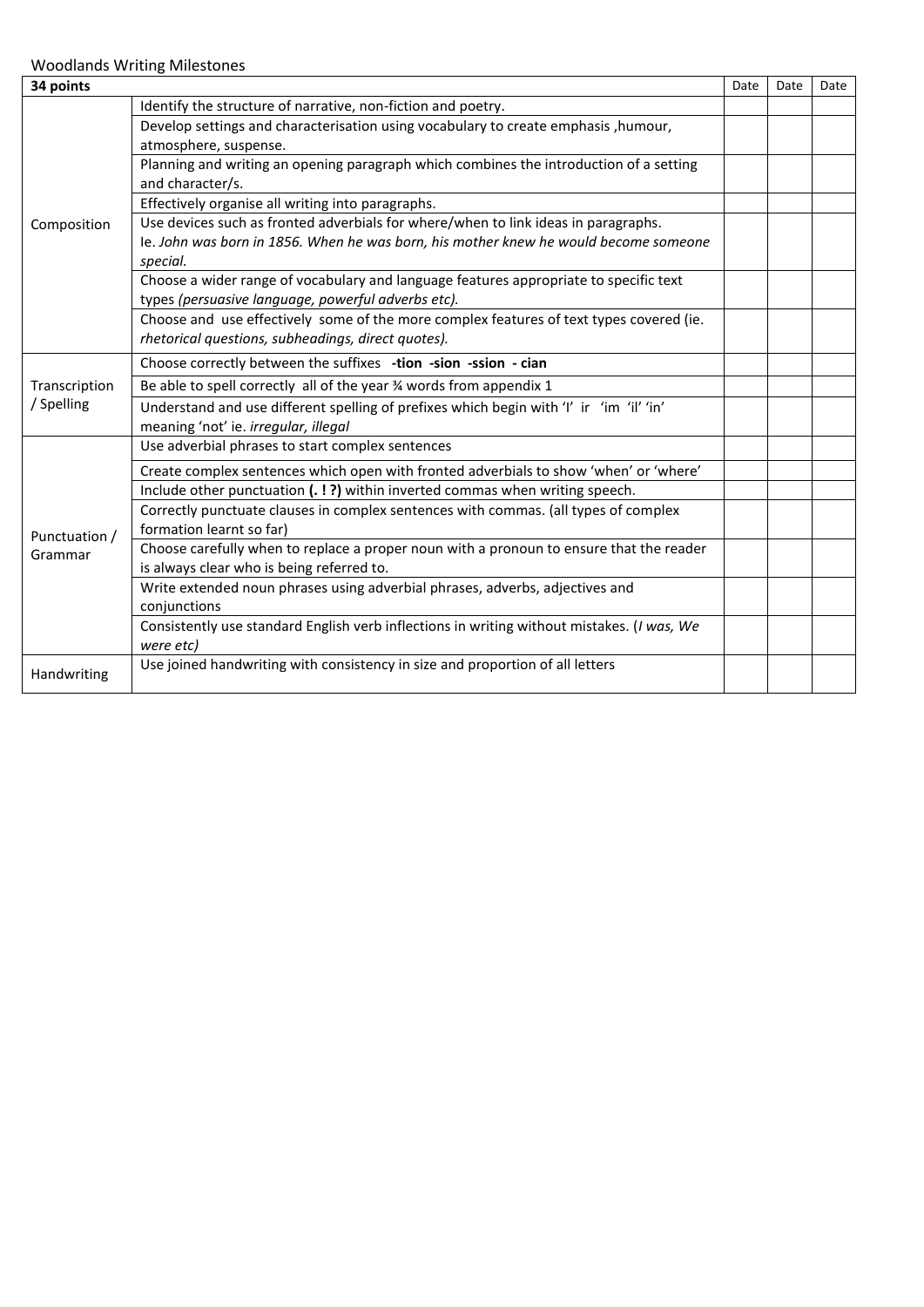| 36 points               |                                                                                          | Date | Date | Date |
|-------------------------|------------------------------------------------------------------------------------------|------|------|------|
|                         | Writing is appropriate for the given audience and purpose.                               |      |      |      |
|                         | Writing includes a range of appropriate language features for the text type (from a      |      |      |      |
|                         | model).                                                                                  |      |      |      |
|                         | Use a range of given organisational and layout features correctly in all non fiction     |      |      |      |
|                         | writing. (ie. follow a list and include all)                                             |      |      |      |
|                         | Include some description, some dialogue and some action across a piece of narrative      |      |      |      |
| Composition             | writing. (this may be unbalanced $-$ ie. too much dialogue or action)                    |      |      |      |
|                         | In non fiction writing use openers such as 'firstly, secondly' to show cohesion between  |      |      |      |
|                         | ideas.                                                                                   |      |      |      |
|                         | Use outcomes of own research in writing (ie. convert own notes into sentences).          |      |      |      |
|                         | Consider the order of paragraphs so that links are created.                              |      |      |      |
|                         | Generally use consistent tense throughout a piece of writing (some inaccuracies)         |      |      |      |
|                         | Generally use correct subject/verb agreement. (some inaccuracies)                        |      |      |      |
|                         | Spell words correctly with silent letter 'k', spell words ending in -cious or -tious and |      |      |      |
| Spelling                | Correctly choose the correct spelling of practise/practice and spell verbs using 'ate'   |      |      |      |
|                         | from an adjective/noun celebration $\rightarrow$ celebrate                               |      |      |      |
|                         | Spell some approximately 15-20 the words on the y5/6 list.                               |      |      |      |
|                         | Create complex sentences to describe a person or character using pronoun 'who'           |      |      |      |
|                         | Ie. Sam, who enjoyed playing football, was looking forward to break time.                |      |      |      |
| Grammar/<br>Punctuation | Use commas correctly in the complex sentences used (from y4 and y5 so far)               |      |      |      |
|                         | Use some modal verbs in sentences to indicate possibility (could, might etc)             |      |      |      |
|                         | Begin to understand and use brackets.                                                    |      |      |      |
|                         | Correctly use verb prefixes 'dis' & 'mis' disappointed disaffected misguided misled      |      |      |      |
| Handwriting             | Develop more fluency in joined script.                                                   |      |      |      |

| 38 points<br>Date |                                                                                             |  | Date | Date |
|-------------------|---------------------------------------------------------------------------------------------|--|------|------|
|                   | Content of writing shows understanding of audience and purpose. (ie. language chosen        |  |      |      |
|                   | for specific group, may be some simple bias etc)                                            |  |      |      |
|                   | Know and use organisational and presentational devices that match the text type. Ie. a      |  |      |      |
|                   | headline in a newspaper.                                                                    |  |      |      |
|                   | Use simple adverbials for time, place and numbers to link ideas across some paragraphs.     |  |      |      |
| Composition       | (ie. Later, Nearby, Secondly)                                                               |  |      |      |
|                   | Use a mixture of action, dialogue and description within a paragraph in narrative. (this    |  |      |      |
|                   | may be unbalanced ie. too much dialogue)                                                    |  |      |      |
|                   | More consistently use the correct tense through a piece of writing. (few mistakes)          |  |      |      |
|                   | More consistently use correct subject/verb agreement. (few mistakes)                        |  |      |      |
|                   | Begin to use some 'ing' openers                                                             |  |      |      |
|                   | Running as fast as he could, the man chased the bus down the road.                          |  |      |      |
|                   | Spell words correctly with silent letter 's' 'n' (psalm, solemn), words ending in -cial and |  |      |      |
|                   | correctly choose the correct spelling of advise / advice and other words where 'c' for      |  |      |      |
| Spelling          | noun 's' for verb. (see appendix 1)                                                         |  |      |      |
|                   | Spell approximately 35-40 of the words on the y5/6 list.                                    |  |      |      |
|                   | Create complex sentences about objects using relative clauses with pronouns 'that'          |  |      |      |
|                   | 'which' 'who'                                                                               |  |      |      |
|                   | ie. The table, that was covered in paint, needed to be cleaned before the next lesson.      |  |      |      |
|                   | Use some 'ed' openers ie. Locked in the room, the girl screamed for help.                   |  |      |      |
| Punctuation       | Use commas correctly in the complex sentences used.                                         |  |      |      |
| / Grammar         | Choose appropriate modal verbs ie. might, could with increasing accuracy                    |  |      |      |
|                   | Use brackets to add pertinent details.                                                      |  |      |      |
|                   | Correctly use verb prefixes 're' resized                                                    |  |      |      |
|                   | Spell verbs using $-$ ify from nouns and adjectives 'mystery $\rightarrow$ mystify          |  |      |      |
| Handwriting       | Write fluently in joined script.                                                            |  |      |      |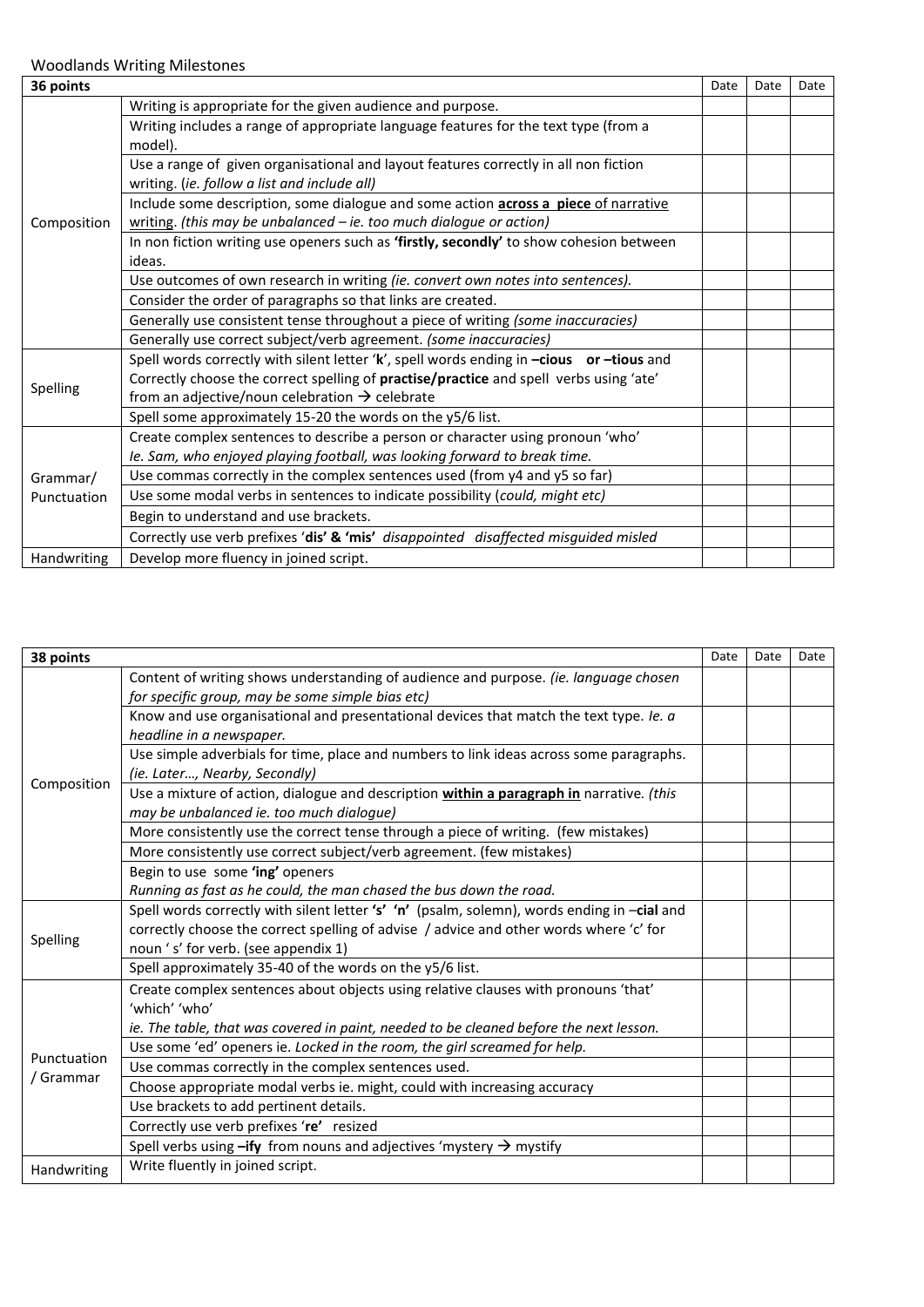| 40 points   |                                                                                           |  |  |
|-------------|-------------------------------------------------------------------------------------------|--|--|
|             | Use simple adverbials for time, place and numbers to link ideas across paragraphs.        |  |  |
|             | (ie. Later, Nearby, Secondly)                                                             |  |  |
|             | Choose language, presentation, content and style for the audience and purpose ie. using   |  |  |
|             | imperative language for a set of instructions, rhetorical questions for persuasion.       |  |  |
| Composition | Use a well balanced mixture of action, dialogue and description within a paragraph in     |  |  |
|             | narrative and across the whole text.                                                      |  |  |
|             | Choose and use the most appropriate organisational and presentational devices correctly   |  |  |
|             | that match the text type.                                                                 |  |  |
|             | Consistently use the correct tense through a piece of writing.                            |  |  |
|             | Consistently use correct subject/verb agreement.                                          |  |  |
|             | Create complex sentences about events using relative clauses with a range of pronouns     |  |  |
|             | Use a range of different complex sentence forms in writing 'ed' 'ing' 'adverbials'        |  |  |
| Punctuation | openers and 'relative clauses'.                                                           |  |  |
| / Grammar   | Choose when it is appropriate to use brackets or dashes to add more details.              |  |  |
|             | Correctly use verb prefixes 'over' oversized and 'pre' predisposed as well as 'ise'       |  |  |
|             | from adjectives and nouns <b>prophecy</b> $\rightarrow$ <b>prophesise</b>                 |  |  |
|             | Use a dictionary to check the spelling of words using the first four letters of the word. |  |  |
|             | Use thesaurus accurately to choose suitable synonyms in writing.                          |  |  |
| Spelling    | Spell approximately 50-55 of the words on the y5/6 list.                                  |  |  |
|             | Choose the correct spelling for around half of easily confused words and homophones       |  |  |
|             | from appendix 1 (y5/6)                                                                    |  |  |
| Handwriting | Write fluently and choose when joining or printing is most appropriate.                   |  |  |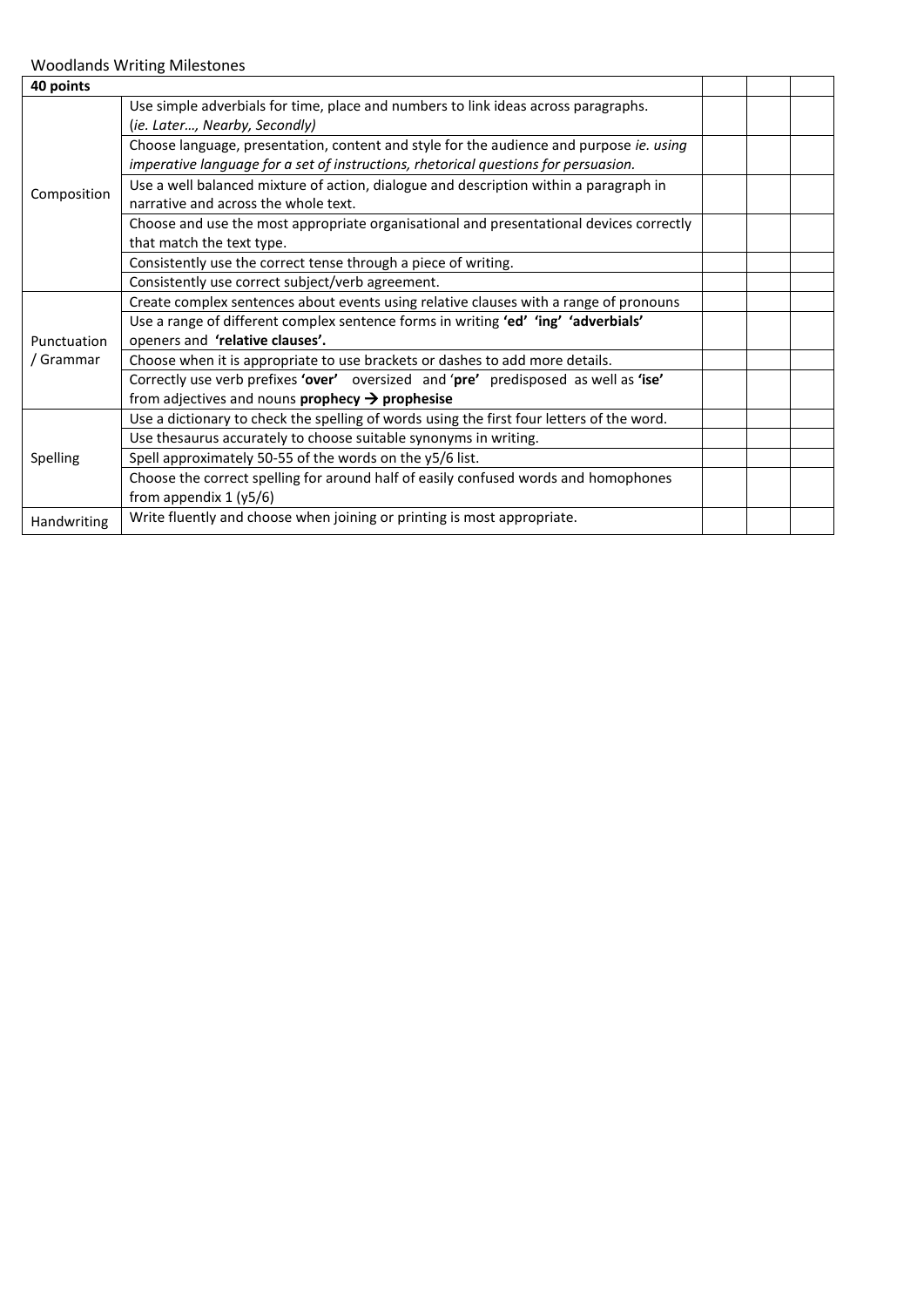| 42 points   |                                                                                          |                                                                                             |  |  | Date |
|-------------|------------------------------------------------------------------------------------------|---------------------------------------------------------------------------------------------|--|--|------|
|             |                                                                                          | Use the correct language, style and content to match the text type given.                   |  |  |      |
|             |                                                                                          | Include a mixture of action, dialogue and description in writing.                           |  |  |      |
|             |                                                                                          | Choose appropriate vocabulary from models and class generated banks.                        |  |  |      |
|             |                                                                                          | Select and apply a range of appropriate organisational and presentational devices to match  |  |  |      |
|             | the text type.                                                                           |                                                                                             |  |  |      |
|             |                                                                                          | Confidently produce different types of narrative (linear / chronological)                   |  |  |      |
| Composition |                                                                                          | Begin to show cohesion between paragraphs in both narrative and non-narrative writing       |  |  |      |
|             | (by the use of time connectives etc)                                                     |                                                                                             |  |  |      |
|             | Collect and use more powerful synonyms for common adjectives and use in writing.         |                                                                                             |  |  |      |
|             | Write for a range of purposes.                                                           |                                                                                             |  |  |      |
|             |                                                                                          | Use paragraphs to organise ideas.                                                           |  |  |      |
|             |                                                                                          | In narratives, describe settings and characters.                                            |  |  |      |
|             |                                                                                          | In non-narrative writing, use simple devices to structure the writing and support the       |  |  |      |
|             |                                                                                          | reader (e.g. headings, sub-headings, bullet points)                                         |  |  |      |
|             |                                                                                          | Identify the subject and object of a sentence                                               |  |  |      |
|             |                                                                                          | Identify sentences in the active and passive voice                                          |  |  |      |
|             |                                                                                          | Understand the difference between formal and informal language in both spoken and           |  |  |      |
|             | written forms.                                                                           |                                                                                             |  |  |      |
|             | Use varied word order in sentences (ie changing the position of a subordinate clause)    |                                                                                             |  |  |      |
|             | Use ellipsis to link ideas between paragraphs.                                           |                                                                                             |  |  |      |
| Grammar/    | Identify and use colons to introduce a list                                              |                                                                                             |  |  |      |
| Punctuation | Use devices to build cohesion between paragraphs in narrative                            |                                                                                             |  |  |      |
|             |                                                                                          | e.g. in the meantime, meanwhile, in due course, until then                                  |  |  |      |
|             | Use mostly                                                                               | Capital letters.                                                                            |  |  |      |
|             | correctly                                                                                | Full stops.                                                                                 |  |  |      |
|             |                                                                                          | Question marks.                                                                             |  |  |      |
|             |                                                                                          | Commas for lists.                                                                           |  |  |      |
|             |                                                                                          | Apostrophes for contraction.                                                                |  |  |      |
|             |                                                                                          | Spell approximately 65-70 of the year 5/6 words correctly                                   |  |  |      |
|             |                                                                                          | Spell words ending in -ant or -ent -ible or -able                                           |  |  |      |
|             | Use a hyphen to join a prefix to a root word where a double vowel would occur without it |                                                                                             |  |  |      |
|             | (co-operate)                                                                             |                                                                                             |  |  |      |
| Spelling    | Choose the correct spelling for some of the easily confused words and homophones from    |                                                                                             |  |  |      |
|             | appendix $1(y5/6)$                                                                       |                                                                                             |  |  |      |
|             | Spell correctly most words from the year 3/ year 4 spelling list.                        |                                                                                             |  |  |      |
|             |                                                                                          |                                                                                             |  |  |      |
|             | Spell correctly some words from the year 5/ year 6 spelling list.                        |                                                                                             |  |  |      |
|             |                                                                                          |                                                                                             |  |  |      |
|             |                                                                                          | Recognise that different styles of handwriting are appropriate for different tasks ie. note |  |  |      |
| Handwriting | taking or formal presentation.                                                           |                                                                                             |  |  |      |
|             | Write legibly.                                                                           |                                                                                             |  |  |      |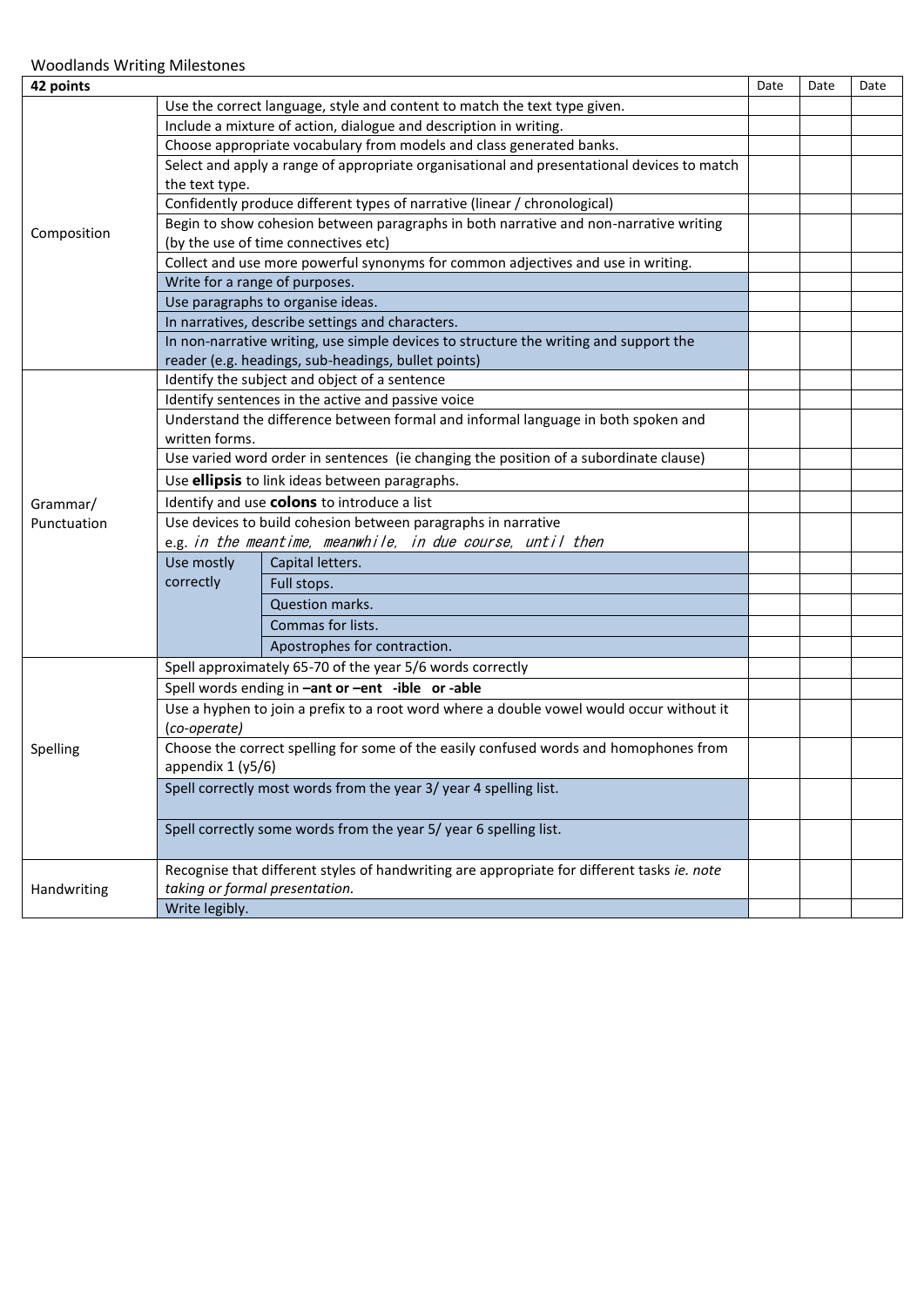| 44 points             |                                                                                                                                                                                  |                                                                                                                                                |  | Date | Date |
|-----------------------|----------------------------------------------------------------------------------------------------------------------------------------------------------------------------------|------------------------------------------------------------------------------------------------------------------------------------------------|--|------|------|
|                       |                                                                                                                                                                                  | Find examples of where an author has broken convention (ie. using 'and' repeatedly                                                             |  |      |      |
|                       |                                                                                                                                                                                  | to show tedium) and attempt to copy these techniques in own work.                                                                              |  |      |      |
|                       | Make more precise vocabulary choices from class vocab banks and own experience<br>/ideas.                                                                                        |                                                                                                                                                |  |      |      |
|                       |                                                                                                                                                                                  | Choose and use a range of presentational devices and organisational devices in                                                                 |  |      |      |
|                       | different text types to enhance the reader's understanding or interest.                                                                                                          |                                                                                                                                                |  |      |      |
|                       | Write narratives with flash backs.                                                                                                                                               |                                                                                                                                                |  |      |      |
| Composition           | Write for a range of purposes and audiences, selecting language that shows good                                                                                                  |                                                                                                                                                |  |      |      |
|                       | awareness of the reader (e.g. the use of the first person in a diary; direct address in                                                                                          |                                                                                                                                                |  |      |      |
|                       | instructions and persuasive writing).                                                                                                                                            |                                                                                                                                                |  |      |      |
|                       |                                                                                                                                                                                  | In narratives, describe settings, characters and atmosphere.                                                                                   |  |      |      |
|                       |                                                                                                                                                                                  | Integrate dialogue in narratives to convey character and advance the action.                                                                   |  |      |      |
|                       |                                                                                                                                                                                  | Select vocabulary and grammatical structures that reflect what the writing requires.                                                           |  |      |      |
|                       |                                                                                                                                                                                  | Use a range of devices to build cohesion (e.g. conjunctions, adverbials of time and<br>place, pronouns, synonyms) within and across paragraphs |  |      |      |
|                       |                                                                                                                                                                                  | Use verb tenses consistently and correctly throughout their writing.                                                                           |  |      |      |
|                       |                                                                                                                                                                                  | Spell approximately 80-85 of the year 5/6 words correctly                                                                                      |  |      |      |
|                       | Convert words ending in -ible to ibly -able to ably -ant to ance /ancy -ent to                                                                                                   |                                                                                                                                                |  |      |      |
|                       | ence/ency (emergency, incredibly)                                                                                                                                                |                                                                                                                                                |  |      |      |
| Spelling              | Choose the correct spelling for most of easily confused words and homophones from                                                                                                |                                                                                                                                                |  |      |      |
|                       | appendix $1(y5/6)$                                                                                                                                                               |                                                                                                                                                |  |      |      |
|                       | Spell correctly most words from the year 5/ year 6 spelling list.                                                                                                                |                                                                                                                                                |  |      |      |
|                       |                                                                                                                                                                                  | Write correctly in both the active and passive voice.                                                                                          |  |      |      |
|                       |                                                                                                                                                                                  | Collect and use examples of formal and informal language for specific text types.                                                              |  |      |      |
|                       | elaborate.                                                                                                                                                                       | Use short sentences when appropriate to build suspense or longer sentences to                                                                  |  |      |      |
|                       | Using examples from a model, use some devices which show cohesion between<br>paragraphs in persuasive, discursive and explanatory texts (ie. One on hand, one the<br>other hand) |                                                                                                                                                |  |      |      |
| Punctuation / Grammar | Collect and use more powerful antonyms.                                                                                                                                          |                                                                                                                                                |  |      |      |
|                       | Use the range of                                                                                                                                                                 | Capital letters, full stops, question marks, exclamation marks.                                                                                |  |      |      |
|                       | punctuation                                                                                                                                                                      | Commas: in lists, after fronted adverbials.                                                                                                    |  |      |      |
|                       | taught at KS2                                                                                                                                                                    | Apostrophes for possession and contraction.                                                                                                    |  |      |      |
|                       | correctly                                                                                                                                                                        | Inverted commas and other punctuation to indicate direct<br>speech.                                                                            |  |      |      |
|                       |                                                                                                                                                                                  | Parenthesis, brackets, dashes, hyphens, colons and semi-                                                                                       |  |      |      |
|                       |                                                                                                                                                                                  | colons.                                                                                                                                        |  |      |      |
|                       |                                                                                                                                                                                  | I can choose the best writing implement for the task (note taking, diary etc)                                                                  |  |      |      |
| Handwriting           |                                                                                                                                                                                  | Maintain legibility in joined handwriting when writing at speed.                                                                               |  |      |      |

Green represents working at the National Standard of Expected and can continue into term 5. Aspects of orange below (National Standard of working at greater depth within the expected standard) can also be worked on in term 5.